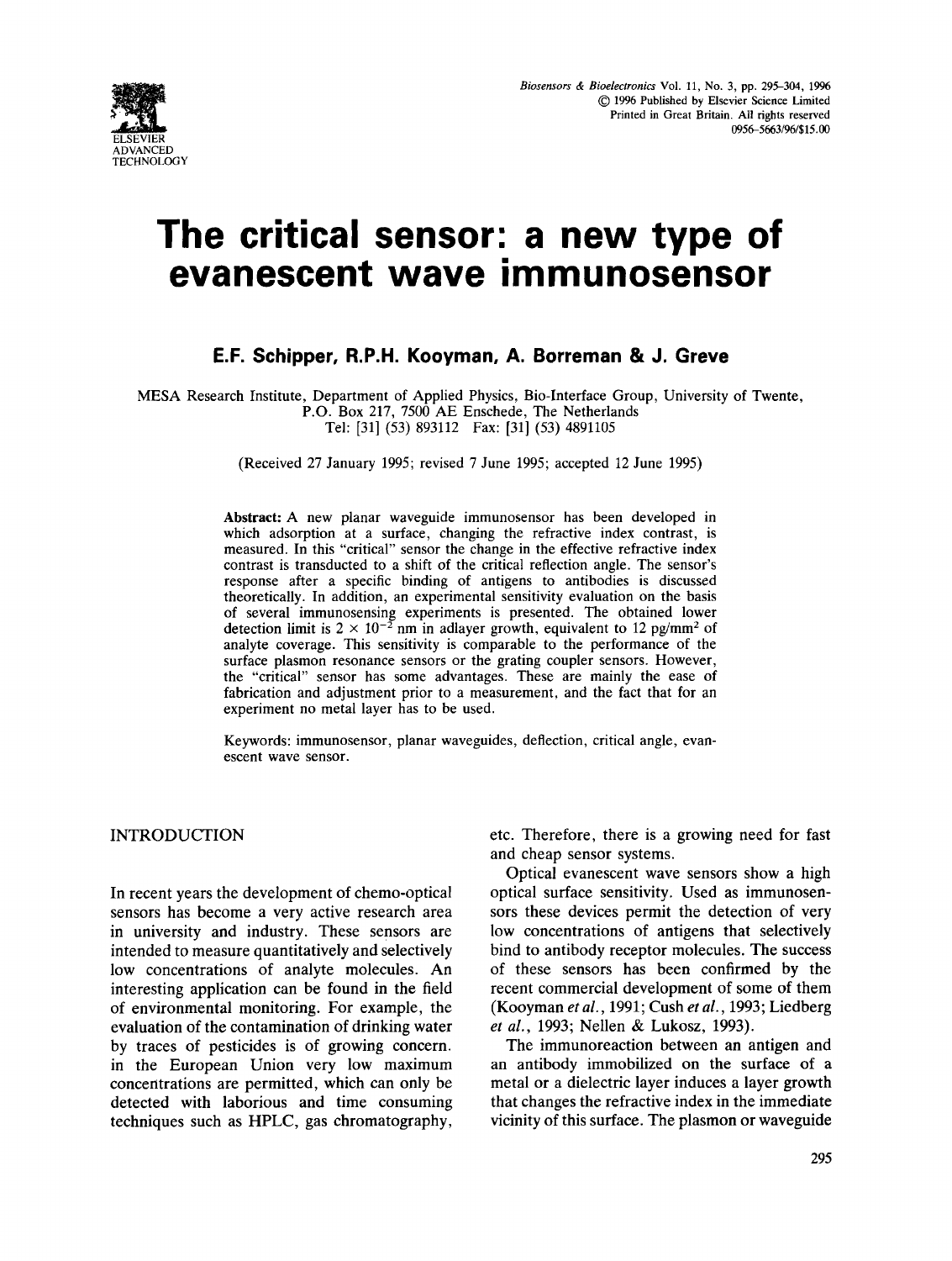modes supported by the metal, or the dielectric layer, respectively, probe these optical changes within a few hundreds of nanometers from the surface. A variety of optical methods have been developed to read out these optical changes (Kooyman & Lechuga, 1995).

The feasibility of optical waveguide sensors based on an interferometric detection principle has been demonstrated earlier by our group (Heideman *et al.,* 1993). However, despite the very high intrinsic sensitivity of these interferometric sensors, there are some drawbacks: the optical alignment prior to a measurement can be time-consuming, and owing to the intrinsic periodic response an immunoresponse has always to be monitored in real time. The new simpler "critical" sensor overcomes these difficulties. A short account in which this "critical" sensor is compared with the Mach-Zehnder sensor has been published earlier (Schipper *et al.,* 1995). Here, the principle and the prospects of the "critical" sensor will be discussed in more detail.

### THE DEVICE

## **Principle**

The principle of the "critical" sensor is based on the well-known Snellius law of refraction describing the deflection of light passing an interface between two media with different refractive indices:

$$
n_1 \sin \alpha_1 = n_2 \sin \alpha_2 \tag{1}
$$

where  $n_1$  and  $n_2$  are the refractive indices of the media 1 and 2, respectively;  $\alpha_1$  and  $\alpha_2$  are the corresponding angles of the light beams to the normal of the interface.

If the refractive index changes within the penetration depth of the evanescent volume of a guided lightmode, for example, when a protein layer is adsorbed on a waveguide surface, then the effective refractive index  $(N_{\text{eff}})$  will change (Lukosz, 1991). In this situation equation (1) holds equally well, with *n* replaced by  $N_{\text{eff}}$ . An adsorbed layer can only change  $N_{\text{eff}}$  if its refractive index is different from that of the medium. Part of the waveguide surface can be shielded, leaving  $N_{\text{eff}}$  in this area constant. Then, after an adsorption the  $N_{\text{eff}}$  contrast between a shielded and unshielded area will change, thereby changing the deflection angle of light passing the interface

between the areas, as is represented in Fig. 1. This change, as a function of the layer growth, can be expressed by

$$
\Delta \theta = \int_{t_{\rm s}}^{t_{\rm e}} \frac{\mathrm{d}\theta}{\mathrm{d}N_{\rm eff2}} \cdot \frac{\mathrm{d}N_{\rm eff2}}{\mathrm{d}t} \mathrm{d}t \tag{2}
$$

where  $\theta$  is the angle between the normal of the interface and the beam leaving this interface,  $N_{\text{eff2}}$  is the effective refractive index in the unshielded area,  $t$  is the adlayer thickness, and  $t<sub>s</sub>$  and  $t<sub>e</sub>$  are the thicknesses of this layer on the waveguide before and after an adsorption, respectively.

The change in  $N_{\text{eff2}}$  caused by an adsorption can be measured as a change in the position of the deflected beam, as is done in the "normal" deflection sensor. A disadvantage of such a beam position measurement is the importance of the starting position of the beam. As a result, a calibration measurement before every new adsorption experiment is necessary.

In an alternative configuration, called the "critical" sensor, such a calibration measurement is less important. The critical angle for a reflection at an interface between two areas with different refractive indices is that angle above which light is totally internally reflected. This critical angle is a function of the  $N_{\text{eff}}$  contrast at the interface:

$$
\theta_c = \arcsin\left(\frac{N_{\text{eff2}}}{N_{\text{eff1}}}\right) \quad \text{with } N_{\text{eff2}} < N_{\text{eff1}} \tag{3}
$$

The critical angle becomes a function of an adsorption if, similarly to the earlier discussed deflection configuration, a waveguide is partly shielded. Before an adsorption the direction of a divergent light beam, striking the interface between a shielded and unshielded area, can be tuned in a way that half of the light is reflected  $(R)$  and half of it is transmitted  $(T)$ , as can be



*Fig. 1. The deflection effect at the sensor interface.*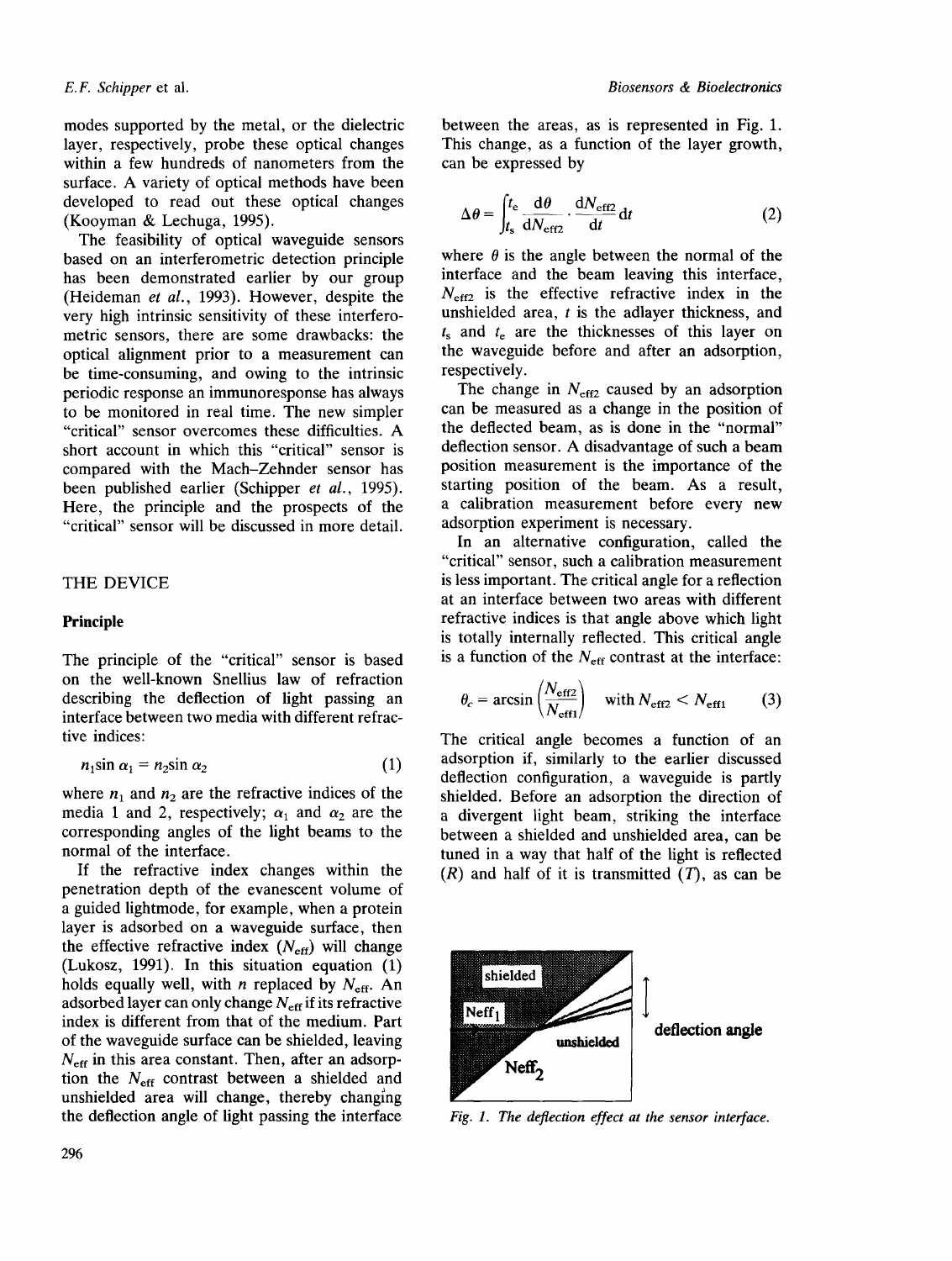seen in Fig. 2. A change in the critical angle due to an adsorption then results in a change of the difference between the  $R$  and  $T$  part:

$$
\Delta(R - T) = \int_{t_{\rm s}}^{t_{\rm c}} \frac{d(R - T)}{d\theta_{\rm c}} \cdot \frac{d\theta_{\rm c}}{dN_{\rm eff2}} \cdot \frac{dN_{\rm eff2}}{dt} dt \qquad (4)
$$

Here,  $R$  is the intensity of the reflected and T that of the transmitted part of the beam, respectively;  $\theta_c$  is the critical angle;  $N_{\text{eff2}}$  and t are as defined before.

In contrast to the deflection sensor, with the "critical" sensor only an intensity difference has to be measured during an adsorption process. This offers a possibility for the development of a simpler sensor. The design of such a sensor optimized for the detection of a layer growth will be described in the following section.

#### **Sensitivity to layer growth**

For a direct monitoring of an adsorption caused by, for example, an immunoreaction we need a sensor with a high intrinsic sensitivity. To obtain this, the condition given by equation (4) has to be optimized. The first factor that can he optimized is  $dN_{\text{eff}2}/dt$ . It can be expressed by (Lukosz, 1988):

$$
\frac{dN_{\text{eff2}}}{dt} = \frac{(n_{\text{f}}^2 - N_{\text{eff2}}^2)}{(N_{\text{eff2}} \cdot t_{\text{eff}})} \cdot \frac{(n_{\text{m}}^2 - n_{\text{m}}^2)}{(n_{\text{f}}^2 - n_{\text{m}}^2)} \cdot \left(\frac{(N_{\text{eff2}}/n_{\text{m}})^2 + (N_{\text{eff2}}/n_{\text{m}})^2 - 1}{(N_{\text{eff2}}/n_{\text{m}})^2 + (N_{\text{eff2}}/n_{\text{f}})^2 - 1}\right)^p
$$
\n(5)

Here,  $n_f$  is the refractive index of the waveguide layer,  $n_m$  that of the medium, (typically  $n_m = 1.34$ ,  $n'_m$  that of the analyte molecules (typically  $n'_m = 1.45$ ), p is 0 for TE and 1 for TM polarization, and  $t_{\text{eff}}$  is the effective waveguide layer thickness  $(=$  the waveguide layer thickness  $+$  the penetration depth of the light).

 $dN_{\text{eff2}}/dt$  is a function of  $n_f$  and the thickness



*Fig. 2. The critical sensor measurement.* 

of this layer. For different values of  $n_f$  between 1.6 and 2.2, the maximum obtainable value of *dNeff2/dt* has been calculated for TE and TM polarized light. These values and the corresponding thicknesses are presented in Table 1. It can be concluded from this table that the maximum sensitivity is found at the highest refractive index contrast between the waveguide layer and the surroundings. However, an increase of the index contrast decreases the optimal thickness of the waveguide layer;  $Si<sub>3</sub>N<sub>4</sub>$  waveguide layers, which have a high refractive index  $(n = 2.0)$ , deposited on  $SiO<sub>2</sub>$  substrate layers, fulfil these conditions and have proved to be suitable for sensor applications (Heideman *et al.,* 1993).

The second factor that can be optimized in equation (4) is  $d(R - T)/d\theta_c$ . To find a mathematical expression for this factor the shape of the intensity profile of the waveguide mode is required. The intensity distribution of a zerothorder slab waveguide mode in the plane of the waveguide can be considered Gaussian:

$$
g(\theta) = \exp - 2\left(\frac{\theta}{\theta_w}\right)^2 \tag{6a}
$$

and:

$$
P = \int_{-\frac{1}{2}\pi}^{\frac{1}{2}\pi} I_0 g(\theta) \mathrm{d}\theta \tag{6b}
$$

Here,  $g(\theta)$  is the intensity distribution function,  $I_0$  is the intensity, P is the laser power, and  $\theta_w$ is the beam divergence.

The beam will split at the sensor interface into  $R$  and  $T$  parts. The  $R$  part can be written as

TABLE 1 Maximum value of  $\partial N_{\text{eff2}}/\partial t$  and the corresponding layer thickness, at different values of  $n_f$  ( $\lambda = 632.8$  nm,  $n_s = 1.46$ ,  $n_c = 1.33$ ,  $n' = 1.45$ ).

| $n_{f}$ |                 | Mode Optimal waveguide<br>[nm] | Maximum<br>layer thickness sensitivity, $dN_{eff2}$ /<br>dt $(nm^{-1})$ |
|---------|-----------------|--------------------------------|-------------------------------------------------------------------------|
| 1·6     | $TE_0$          | 130                            | $0.8 \times 10^{-4}$                                                    |
|         | TM <sub>0</sub> | 160                            | $0.9 \times 10^{-4}$                                                    |
| 1.8     | $TE_0$          | 80                             | $2.5 \times 10^{-4}$                                                    |
|         | $TM_0$          | 140                            | $2.9 \times 10^{-4}$                                                    |
| $2-0$   | $TE_0$          | 60                             | $3.5 \times 10^{-4}$                                                    |
|         | $TM_0$          | 130                            | $4.3 \times 10^{-4}$                                                    |
| $2-2$   | TE <sub>0</sub> | 50                             | $4.3 \times 10^{-4}$                                                    |
|         | TM0             | 120                            | $5.6 \times 10^{-4}$                                                    |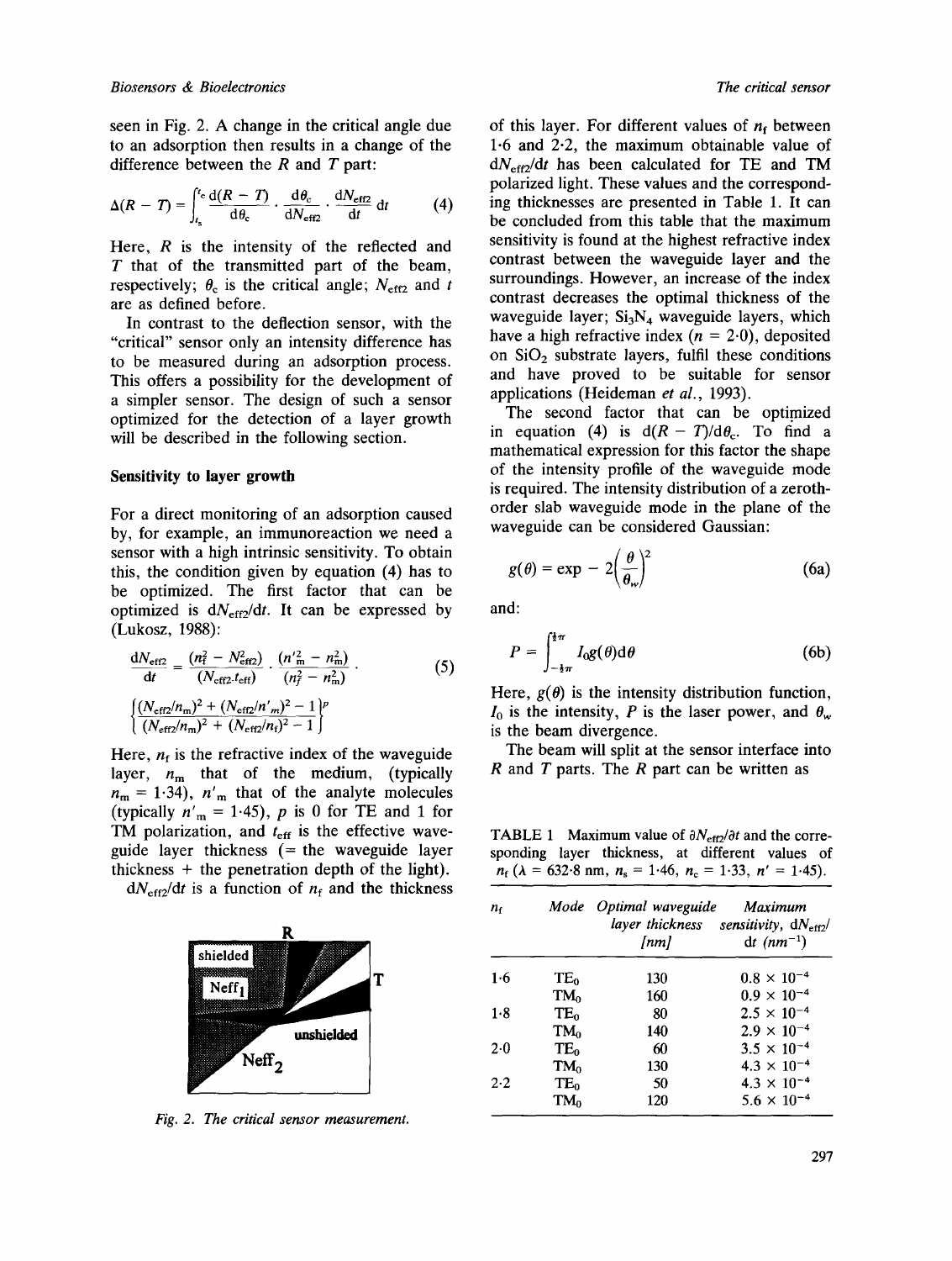$$
R = I_0 \int_{-\frac{1}{2}\pi + \theta_0}^{\frac{1}{2}\pi + \theta_0} r(\theta)^2 \exp - 2 \left( \frac{(\theta - \theta_0)^2}{\theta_w^2} \right) d\theta \tag{7}
$$

Here,  $\theta_0$  is the central incident angle of the beam to the interface, and  $r(\theta)$  is the reflection coefficient at this interface.

Under the assumption that light absorption is absent, the intensity difference between the R and  $T$  parts can be written as

$$
R - T = 2R - P \tag{8}
$$

which results with equation (7) in

$$
R - T = 2I_0 \int_{-\frac{1}{2}\pi + \theta_0}^{\frac{1}{2}\pi + \theta_0} r(\theta)^2 \exp(-2\left(\frac{(\theta - \theta_0)^2}{\theta_w^2}\right) d\theta - I_0
$$

$$
\int_{-\frac{1}{2}\pi + \theta_0}^{\frac{1}{2}\pi + \theta_0} \exp(-2\left(\frac{(\theta - \theta_0)^2}{\theta_w^2}\right) d\theta \qquad (9)
$$

During an adsorption on the waveguide surface the difference between the  $R$  and  $T$  parts changes, due to a change in the critical angle (see Fig. 2). In this figure the dark area is related to  $R$ , and the "white" area to  $T$ . When the critical angle increases, then  $T$  increases as  $R$  decreases. Using the fact that the reflection coefficient  $r = 1$  for  $\theta > \theta_c$ , we can write:

$$
\frac{d(R - T)}{d\theta_c} = 2I_0 \frac{d}{d\theta_c} \int_{-\frac{1}{4}\pi + \theta_0}^{\theta_c} \cdot
$$
  

$$
r(\theta)^2 \exp \left(-2\left(\frac{(\theta - \theta_0)^2}{\theta_w^2}\right) d\theta + 2I_0 \frac{d}{d\theta_c} \cdot
$$
  

$$
\int_{\theta_c}^{\frac{1}{4}\pi + \theta_0} \exp \left(-2\left(\frac{(\theta - \theta_0)^2}{\theta_w^2}\right) d\theta\right) \tag{10}
$$

When the beam divergence is high, it is possible to simplify this equation. If  $\theta_w > 0.14$  rad, then the first component of equation (10) is less than 10% of the second component. In this situation we can write:

$$
\frac{d(R - T)}{d\theta_c} \le 2I_0 \frac{d}{d\theta_c} \int_{\theta_c}^{\frac{1}{2}\pi + \theta_0} \exp \left(-2\left(\frac{(\theta - \theta_0)}{\theta_w^2}\right)^2\right)
$$

$$
\le -2I_0 \exp \left(-2\left(\frac{(\theta_c - \theta_0)^2}{\theta_w^2}\right)\right) \tag{11}
$$

It immediately follows from this equation that the maximum sensitivity  $d(R - T)/d\theta_c$  is obtained at  $\theta_0 = \theta_c$ , which is of course not so surprising. Another aspect, not so apparent from equation (11) is illustrated in Fig. 3, which explains the

difference in sensitivity when the divergence of the probing light beam is changed. Here, the intensity distribution is shown of a Gaussian beam with a low divergence (situation A), and a Gaussian beam with a high divergence (situation B). The dark area below the Gaussian beam profile is a measure for  $R$ , whereas the combined grey and "white" areas are a measure for T. The grey portion of the total transmitted intensity in Fig. 3 denotes the incremental increase in  $T$ when  $\theta_c$  shifts, indicated with situation (1) to (2) to (3). It is obvious from this figure that, for a low divergent beam at  $\theta_c \neq \theta_0$ , situation A2, the relative change in *R/T* is much larger than for situation B2, where the beam has a larger divergence.

 $d\theta_c/dN_{\text{eff2}}$  is the last factor of equation (4) which determines the sensitivity. This factor can be derived from the Snellius law:

$$
\frac{d\theta_c}{dN_{\text{eff2}}} = \frac{1}{\sqrt{N_{\text{eff1}}^2 - dN_{\text{eff2}}^2}}\tag{12}
$$

It follows from equation (10) that a maximum sensitivity  $d\theta_c/dN_{\text{eff2}}$  is found when  $N_{\text{eff2}}N_{\text{eff1}}$ ). In this situation, however, the critical angle increases to an impractical high value.

For constant laser power  $P$  the sensitivity is influenced via  $I_0$  by the beam divergence  $\theta_w$  (see also Fig. 3). A highly collimated beam has a higher intensity  $I_0$  than a divergent beam, and, therefore, the obtained sensitivity with this beam is higher. This is also demonstrated in Fig. 4, in which the change in the difference signal  $(R - T)$ , normalized by the intensity  $(R + T)$ , is calculated for different values of  $\theta_w$  as a function of a change in  $N<sub>eff2</sub>$  (for details see the captions of Fig. 4). A 10 nm protein layer adsorption is comparable to a change in  $\Delta N_{\text{eff2}}$  of  $5 \times 10^{-3}$ . The linearity of the  $(R - T)$  change and the measurement range are also influenced by the beam divergence. We see from Fig. 4 that this linearity is worst for the beam with the lowest divergence. Simultaneously, the measurement range is relatively small for this situation, as can be concluded from Fig. 3.

#### MATERIALS AND METHODS

#### **Waveguide structure**

The planar waveguides are fabricated using standard Si techniques. For an overview of the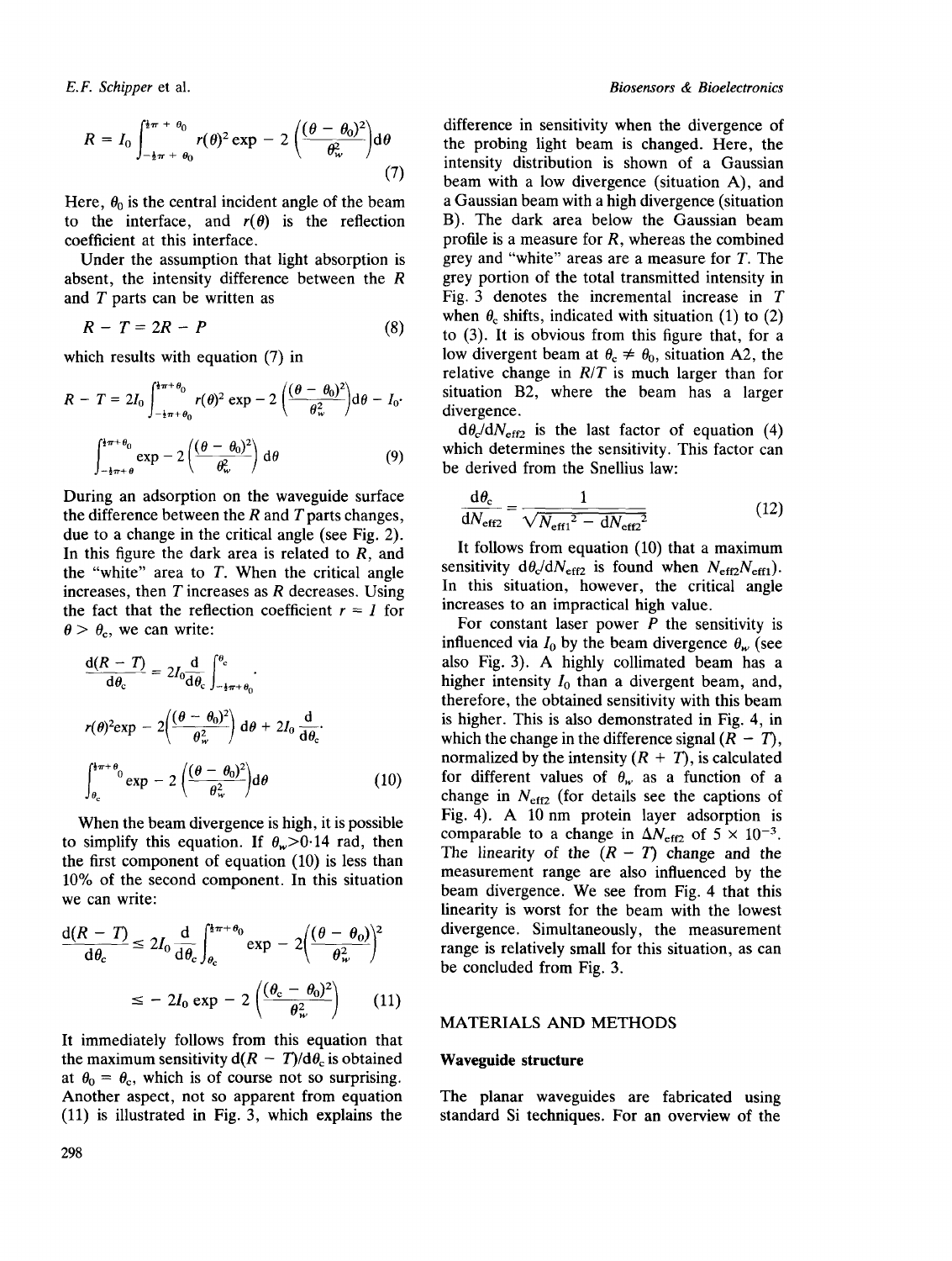

*Fig. 3. The sensitivity difference between a Gaussian beam with a low divergence (situation A) and a Gaussian beam with a high divergence (situation B) (for details see text).* 



*Fig. 4.*  $\Delta(T - R)$  for different values of  $\theta_w$ (rad), as a function of a change in N<sub>eff2</sub>. Before an adsorption R = T and  $N_{\text{eff2}} = 1.551$ . A 10 nm average protein layer growth on the waveguide surface corresponds to  $\Delta N_{\text{eff2}} = 5 \times 10^{-3}$ . The calculations have been performed for a  $\lambda = 632.8$  nm TM<sub>o</sub> mode, a waveguide layer thickness of 130 nm,  $n_f = 2.0$ ,  $n_c = 1.34$ , and  $n_c' = 1.45$ .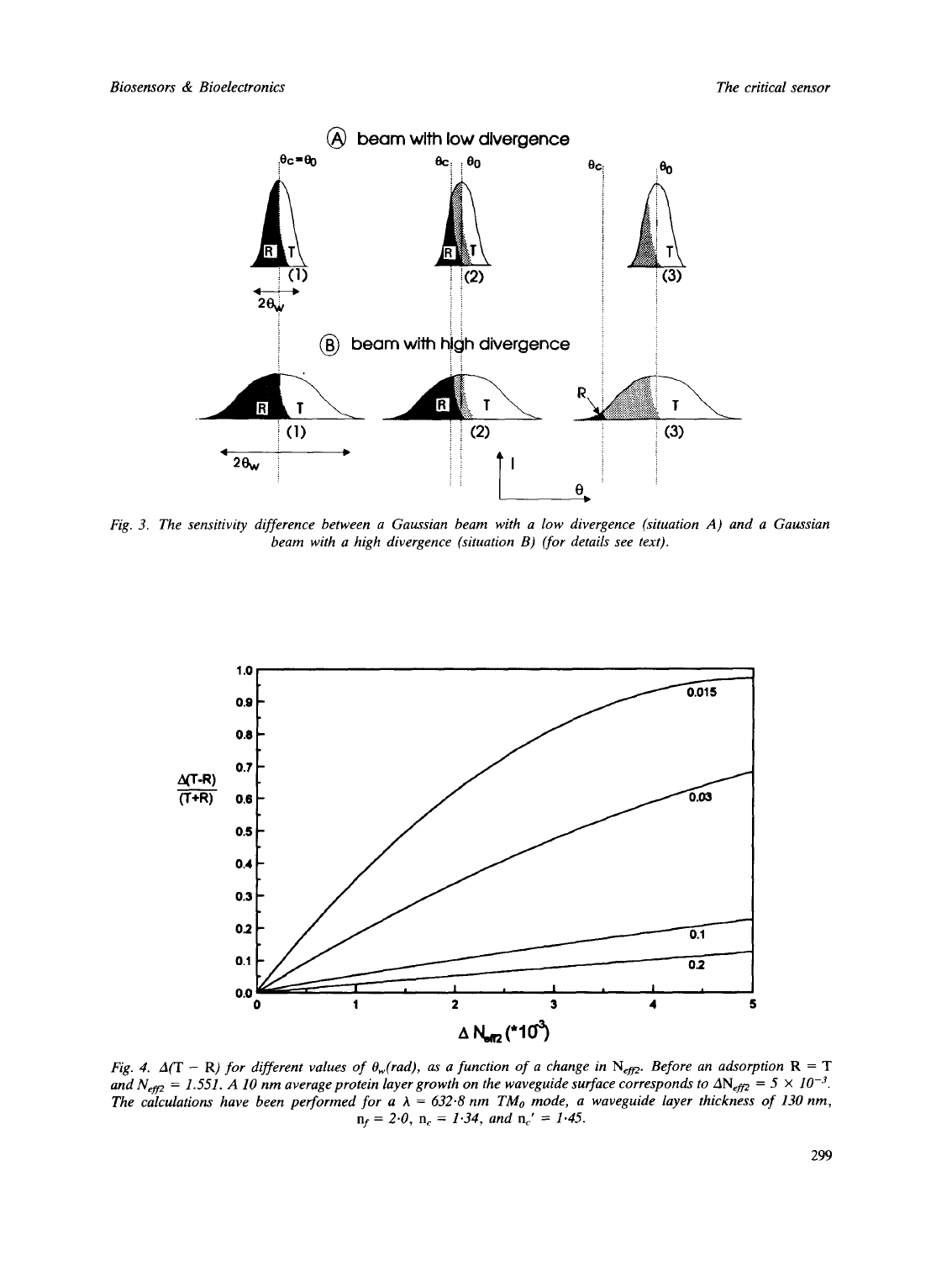complete device, see Fig. 5. The substrate layer is a thermally oxidized  $SiO<sub>2</sub>$  layer with a thickness of 1.3  $\mu$ m and a refractive index of 1.46. The high refractive index waveguide layer is a LPCVD (low pressure chemical vapour deposition)  $Si<sub>3</sub>N<sub>4</sub>$ layer with a refractive index of 2.0, which combines good optical properties (low losses) with good mechanical properties (dense and solid material). In combination with the substrate layer and an aqueous cladding, this waveguide layer provides, at a thickness of 170 nm, a  $TM_0$  spatial electric field distribution with a good confinement near the waveguide surface. A protective PECVD (plasma enhanced chemical vapour deposition) 1.5  $\mu$ m SiO<sub>2</sub> layer with a refractive index of 1.46 is deposited on top of this waveguide surface. This  $SiO<sub>2</sub>$  layer is partly removed by wet (HF) etching so that a waveguide area results that is unshielded for biochemical reactions. A cleaved and mechanically polished endface of this sensor acts as the end-fire light incoupling part of the device. The outcoupled light is project on two photodiodes fixed on holes previously etched in the waveguide (see Fig. 5b).

#### **Experimental set-up**

An overview of the critical sensor set-up is shown in Fig. 6. A 2.5 mW He-Ne laser beam is chopped and end-fire coupled into the device by a cylindrical lens  $(f = 10 \text{ mm})$  or a microscope objective  $(f = 8 \text{ mm})$ . At the interface between the shielded and unshielded area of the waveguide, the light splits in the  $R$  and  $T$  parts. The intensity difference between the  $R$  and  $T$  parts can be tuned with a rotatable mirror. The intensities of both beams are measured with the two photodiodes fixed on the device. The preamplified signals  $T$  and  $R$  are both subtracted



*Fig. 6. The experimental set-up.* 

and added. Both signals are fed into lock-in amplifiers, before being further processed with a computer. The  $(R - T)$  is the measurement signal and the  $(T + R)$  the normalization signal.

# **Preparation of protein solutions**

The monoclonal IgG protein anti human chorionic gonadotropin ( $\alpha$ -hCG, MW  $\approx$  150 kD) and human chorionic gonadotropin (hCG,  $MW \leq 40$  kD) were provided by Organon International (Oss, The Netherlands). Anti-human serum albumin ( $\alpha$ -hSA, MW  $\leq$  150 kD) and human serum albumin (hSA,  $MW \leq 65$  kD) were bought from Sigma Chemical Co. (St. Louis, MO, USA),

The protein solutions were prepared using a phosphate buffered saline (PBS) solution with  $pH = 7.35$ .



*Fig. 5. Waveguide design of the critical sensor: (a) top view; (b) cross-section (for details see text).*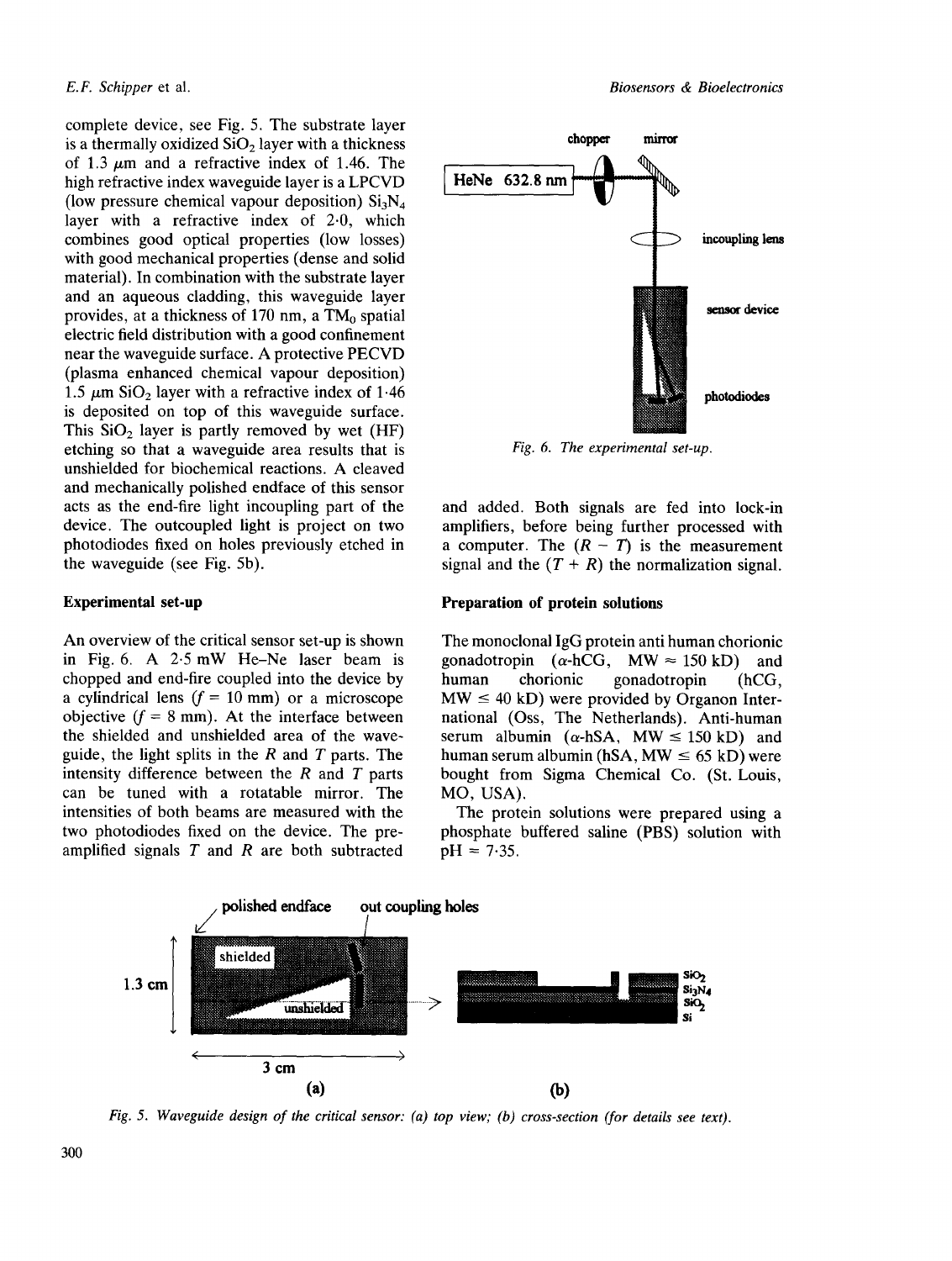#### RESULTS AND DISCUSSION

## **Calibration**

For the given sensor and  $n'_m = 1.45$ , a layer growth sensitivity of  $dN_{\text{eff}2}/dt' =$  $4.2 \times 10^{-4}$  nm<sup>-1</sup> has been calculated. The same change to the effective refractive index is made by changing the bulk refractive index of the aqueous medium; for the present sysem: *dNefe2/*   $dn_{bulk} = 0.22$ . Glucose solutions with different bulk refractive indices are easy to prepare. The calibration of the sensor is done with these glucose solutions of which the refractive index is measured with an Abbe refractometer. Experiments have been performed with two different types of TM<sub>0</sub> waveguide modes. With a  $f = 8$  mm incoupling objective a highly divergent waveguide mode  $(\theta_w \sim 0.07 \text{ rad})$  is created. In another series of experiments a  $f = 10$  mm cylindrical lens was used so that light only was focused in the horizontal plane. In this case the beam was expected to remain essentially collimated within the waveguide slab  $(\theta_w \sim 0.001 \text{ rad})$ . However, due to laser beam pointing fluctuations and impurities or roughness scattering within the waveguide structure, the actual beam divergence was higher than expected ( $\theta_w \sim 0.025$  rad). The results of the measurements can be seen in Fig. 7. These show that for the  $\theta_w \sim 0.07$  rad mode the experimental results are in reasonable agreement with our model calculations. For the collimated mode ( $\theta_w \sim 0.025$  rad) the correspondence is much worse. However, it should be realized that



*Fig. 7. Calibration of the critical sensor by changing the bulk refractive index with glucose solutions with different concentrations. The same data serve as a test of the model presented in the text.* 

in this situation the experimentally obtained sensitivity is much more dependent on the correct setting of  $\theta_0$  than for the beam with the low divergence, (equation (11)): the difference in index contrast of the waveguide regions traversed by the  $R$  and  $T$  beams respectively, results in a difference in attenuation of the two beams. Consequently, the angle at which  $R$  and  $T$  have equal measured intensities is slightly offset from  $\theta_0$ . This explains the loss in sensitivity. In fact, Fig. 7 indicates that  $\theta_w \sim 0.07$  rad is close to the optimal configuration that can presently be obtained. For this situation a differential sensitivity of *ca.* 15 per refractive index unit is obtained, corresponding to a relative intensity change of  $3 \times 10^{-2}$ /nm of layer growth.

In order to test fully the model, experiments with beams of different divergences would be useful. Unfortunately, larger divergences than mentioned above could not be used, in view of the limited width of the employed devices. Smaller divergences were difficult to obtain because of the reasons mentioned above. Also, the uncertainty in  $\theta_0$  makes a test measurement difficult. Still, we are confident that the employed model is correct: (1) the description given in Fig. 3 provides an obvious explanation; (2) the theoretical line in Fig. 7 calculated from the mathematical quantification of this process was obtained without the use of any fitting parameters; and (3) least square fits to the two sets of measurements in Fig. 7 indeed show a significant trend towards higher sensitivity for smaller divergence.

The important lower layer growth detection limit determining the minimally measurable analyte concentration in immunosensing experiments is determined by the intrinsic sensitivity of the device and the noise during a measurement. For the performed experiments a lower detection limit of 0.02 nm in average layer growth, or  $12$  pg/mm<sup>2</sup> in analyte coverage, is found. We found that laser beam pointing noise is the main factor determining this limit.

The sensor chips can be reused many times without a measurable loss in sensitivity. In order to reuse the sensors, they are cleaned with a cationic detergent and isopropanol. The sensitivity of a sensor is checked before every new adsorption measurement with a test in which the bulk medium is changed from  $H<sub>2</sub>O$  to PBS, with a bulk refractive index difference of  $(1.8 \pm 0.2)$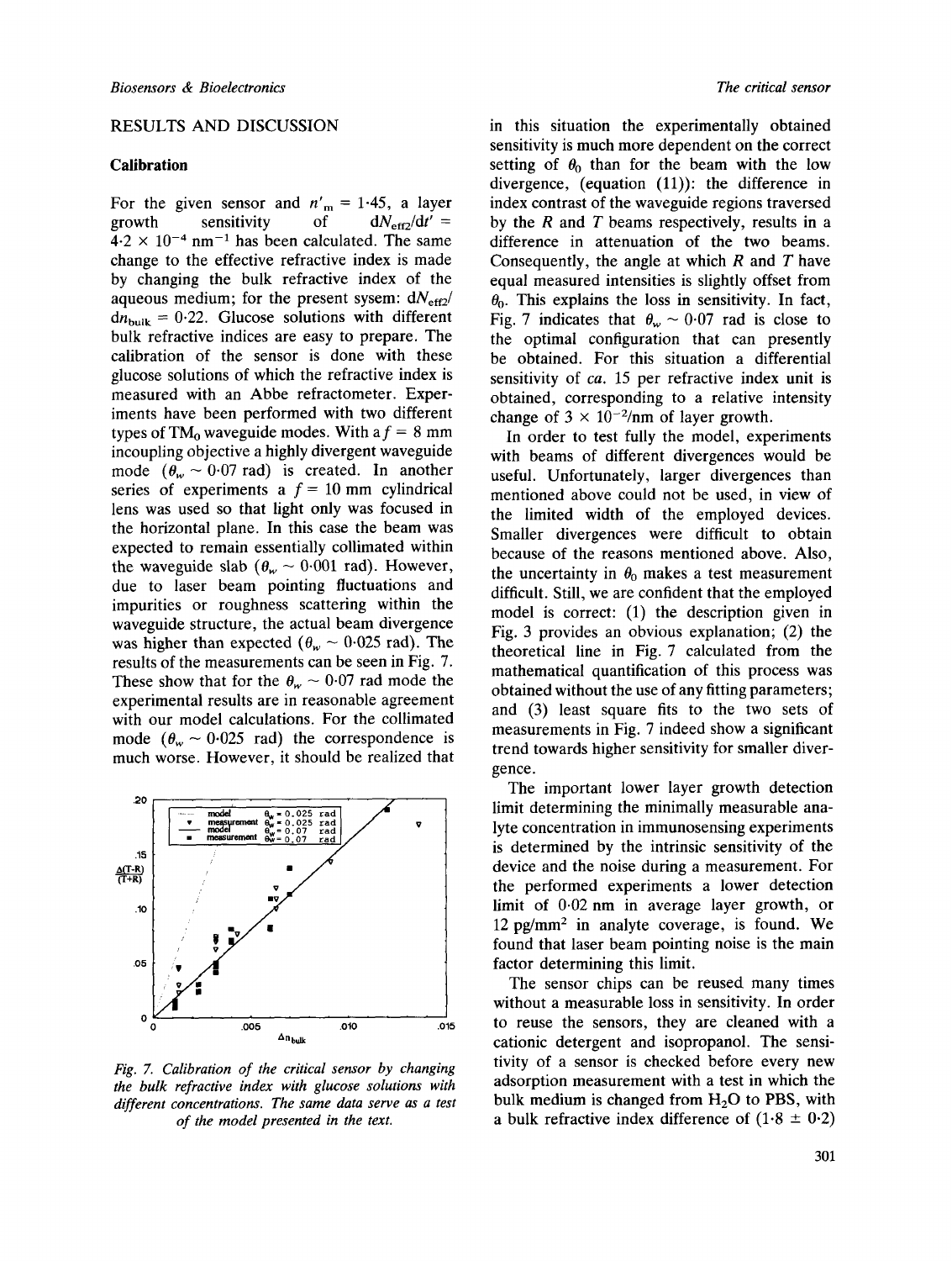$\times$  10<sup>-3</sup>. For such a refractive index step we find for a series of 15 independent experiments:

$$
\frac{\Delta(R-T)}{R+T}=0.24\pm0.02.
$$

# **Immunosensing experiments with the**  $\alpha$ **-HSA/ hSA and a-hCG/hCG system**

Prior to the adsorption experiments the waveguide surface is chemically modified with DCDMS (dichlorodimethylsilane) spun on the surface at room temperature. The DCDMS reacts with the waveguide, forming a hydrophobic surface (contact angle >80°). A hydrophobic surface is favourable for obtaining a good physical adsorption in the experiments (Heideman *et al.,* 1994). A hSA or a hCG monolayer is immobolized on this surface by physical adsorption from a concentration of  $2 \times 10^{-7}$  M hSA or hCG in PBS, as can be seen in Fig. 8 for the hSA. The estimated average thickness of the immobilized hSA layer is  $ca 2 \pm 1$  nm. This thickness has been calculated assuming  $n'_m = 1.45$  (Nellen & Lukosz, 1993), and using the result of the H<sub>2</sub>O-PBS sensitivity check. After the immobilization of the antigen monolayer a washing step with PBS is performed to remove the antigen molecules present in the bulk solution.

The immunoreaction experiments are performed with the  $\alpha$ -hSA/hSA and the  $\alpha$ -hCG/hCG system. The resulting change in the intensity difference is monitored and can be seen for one complete set of *a-hSA/hSA* measurements in



*Fig. 8. Immobilization of a hSA monolayer. Addition or washing events have been indicated by arrows.* 

Fig. 9. In view of the uncontrolled way of sample adding, which was done manually, it was difficult to provide a detailed description of the kinetics of the response. In any case the fast part of, for example, response (f) can never be the result of a temperature difference between the samples, which then should be more than 10°C. The specificity of the binding is tested by adding a high concentration of different antibodies, for example,  $\alpha$ -hCG, to the hSA. In all cases the interaction between the corresponding antigen and antibodies proved to be specific. After a complete coverage of the active binding sites on the surface, the measured estimated average layer growth is  $5 \pm 1$  nm. The obtained results are fitted to an adsorption isotherm describing the binding of molecules to receptor molecules immobilized on a surface:

$$
R + nA \leftrightarrow R A_n \tag{13}
$$

For this equilibrium, the following expression can be deduced (Andrade, 1985):

$$
\Gamma = \frac{nk \cdot [A]^n}{1 + k \cdot [A]^n} \tag{14}
$$

where  $\Gamma$  is the fraction of bound receptor molecules,  $k$  is the affinity constant of the system, and  $n$  denotes the cooperativity in the binding process. When there is a positive cooperativity  $(n > 1)$ , the binding of one molecule helps the binding of the other molecules. The two parameters  $n$  and  $k$  can be conveniently determined by displaying the results in the form of a Hill plot. This was done in Fig. 10. The plot of log  $(\Gamma/1 - \Gamma)$  versus log(concentration) should result in a straight line with intercept the values of log  $k$  and slope the cooperativity  $n$ . From this we find  $k \le 1 \times 10^{-7}$  M<sup>-1</sup> for the  $\alpha$ -hSA/hSA, and  $k \leq 5 \times 10^{-7}$  M<sup>-1</sup> for the  $\alpha$ -hCG/hCG system, which is in line with previous results (Heideman *et al.,* 1994). For both systems a cooperativity  $n \leq 1$  is found.

# CONCLUSIONS

The model describing the sensitivity of the critical sensor corresponds with the measurements when a high divergence waveguide mode is used. The measurements performed with the low divergence waveguide mode do not correspond, and due to laser beam pointing fluctuation, and impurity or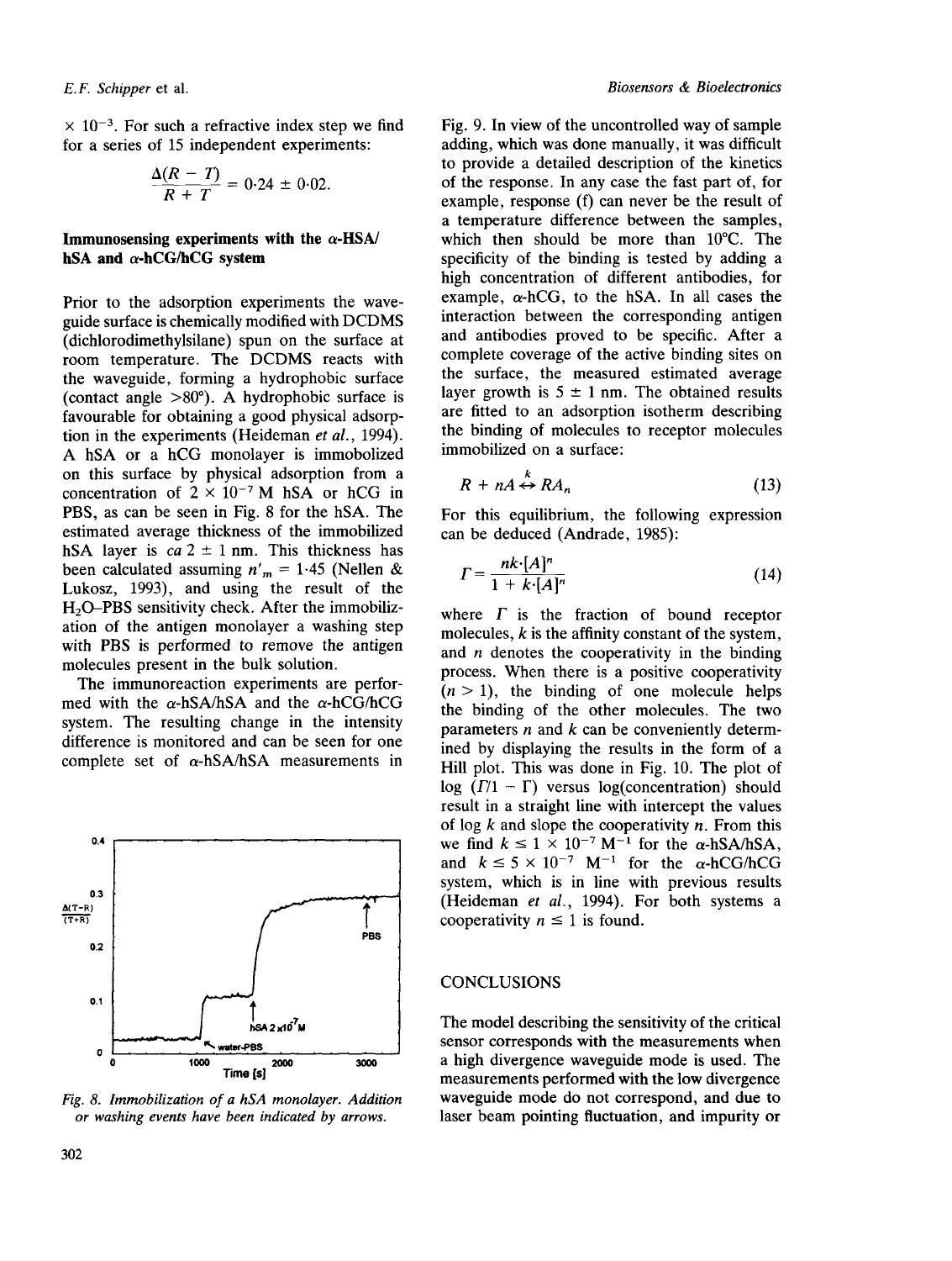

*Fig. 9. Immunoreaction experiments. Different concentrations of*  $\alpha$ *-hSA in PBS solution are added: (a) 1 × 10<sup>-9</sup> M, (b)*  $4 \times 10^{-9}$  *M, (c)*  $1 \times 10^{-8}$  *M, (d)*  $2 \times 10^{-8}$  *M, (e)*  $4 \times 10^{-8}$  *M, (f)*  $1.5 \times 10^{-7}$  *M, (g)*  $2.5 \times 10^{-7}$  *M, (h)*  $4.7 \times 10^{-7}$  M, (i)  $8 \times 10^{-7}$  M.



*Fig. 10. Afffinity and cooperativity measurement. Hill plot of a-hSA/hSA and the a-hCG/hCG immunosensing*   $results: -\alpha-hCG, -\cdot -\alpha-hSA.$ 

roughness scattering, the obtained sensitivity is not significantly better than that found for the high divergence mode.

During the experiments the sensors were reused many times without a measurable decrease in sensitivity.

Immunosensing experiments performed with the  $\alpha$ -hSA/hSA and the  $\alpha$ -hCG/hCG confirm the possible use of the "critical" sensor as a simple immunosensor device. The lower detection limit obtained is  $0.02$  nm in layer growth, or 12 pg/mm<sup>2</sup> in analyte surface coverage. This is comparable to the performance of the surface plasmon resonance sensors (Kooyman *et al.,* 1991). However, the advantages of the "critical" sensor in comparison with the surface plasmon resonance sensors are the simple fabrication and the simple operation of the sensor, and the fact that we no longer need a thin gold layer. In comparison with the Mach-Zehnder interferometer sensor, the sensor is less sensitive (Schipper *et al.,* 1994), but also less complex in fabrication and adjustment prior to a measurement. Thus, for applications which do not need an extremely high sensitivity, for example, in indirect immunosensing experiments, the use of the "critical" sensor is more suitable. For example, the present performance of the "critical" sensor is adequate for pesticide competitive binding, such as was demonstrated recently (Bier & Schmid, 1994).

Another point, not exclusively pertaining to the device described in the present paper, is the common difficulty of label-free evanescent wave methods to discriminate signals originating from specific or non-specific surface interactions. To solve this, we have to await the next generation of immunosensors that employ a multisensing detection scheme accompanied by a pattern recognition algorithm.